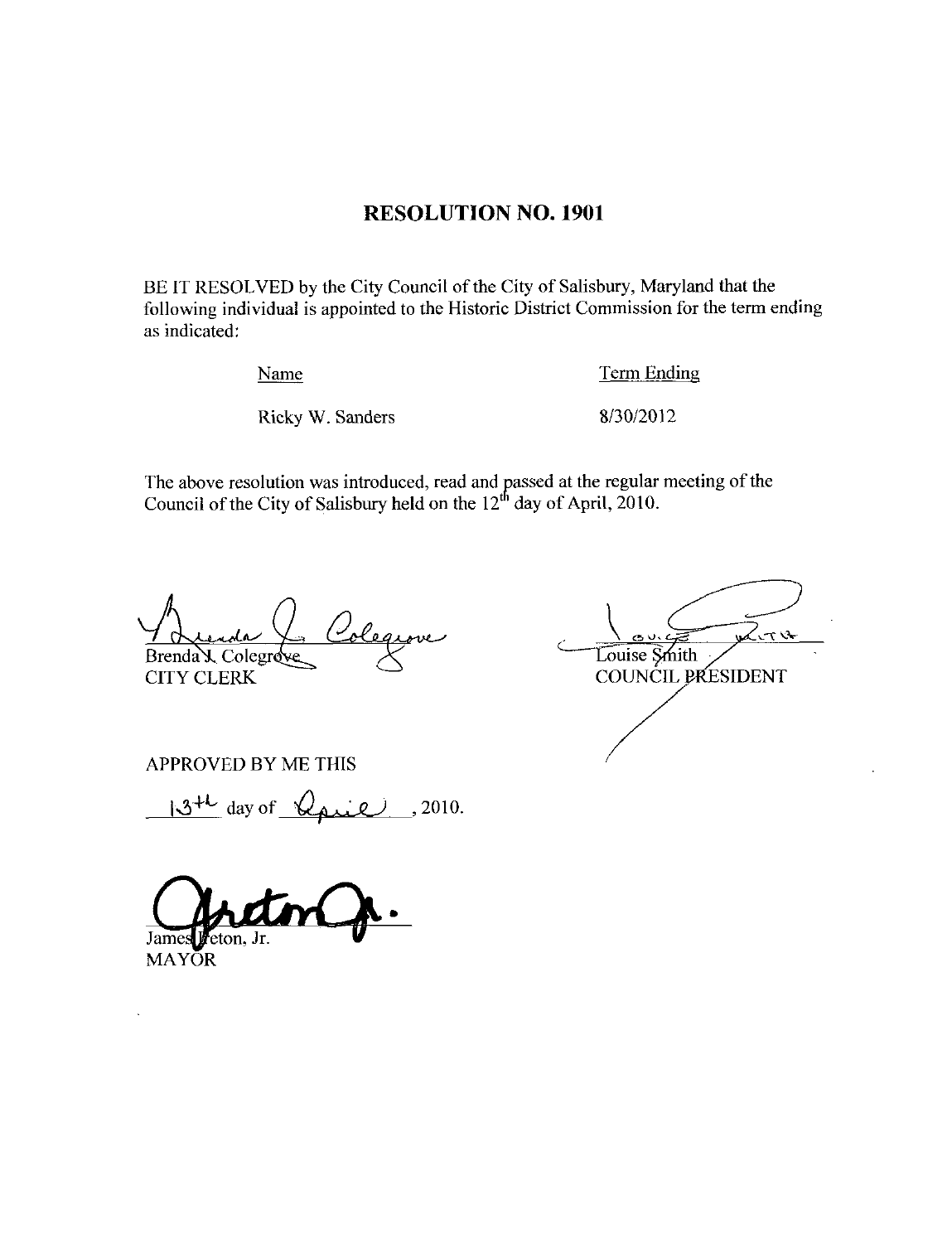# INTER

# OFFICE MEMO

## OFFICE OF THE MAYOR

| To:      | John Pick                                                                 |
|----------|---------------------------------------------------------------------------|
|          | <b>From:</b> Sherrell McBride $\langle \hat{\mathbf{y}}^{\prime} \rangle$ |
| Subject: | Appointment to the Historic District Commission                           |
|          | <b>Date:</b> March 31, 2010                                               |

Mayor Ireton would like to appoint the following person to the Historic District Commission

**Candidate** Ricky W. Sanders Term the Histor<br><u>Term</u><br>8/30/2012

Mr. Sanders will complete the unexpired term of Mr. Eduardo Gonzalez.

Attached you will find Mr. Sanders letter of interest and the Resolution necessary for his appointment. Please forward this information to the City Council for the next City Council meeting. Please let me know if you have any questions.

Attachments

CC: Mayor Ireton Tom Stevenson